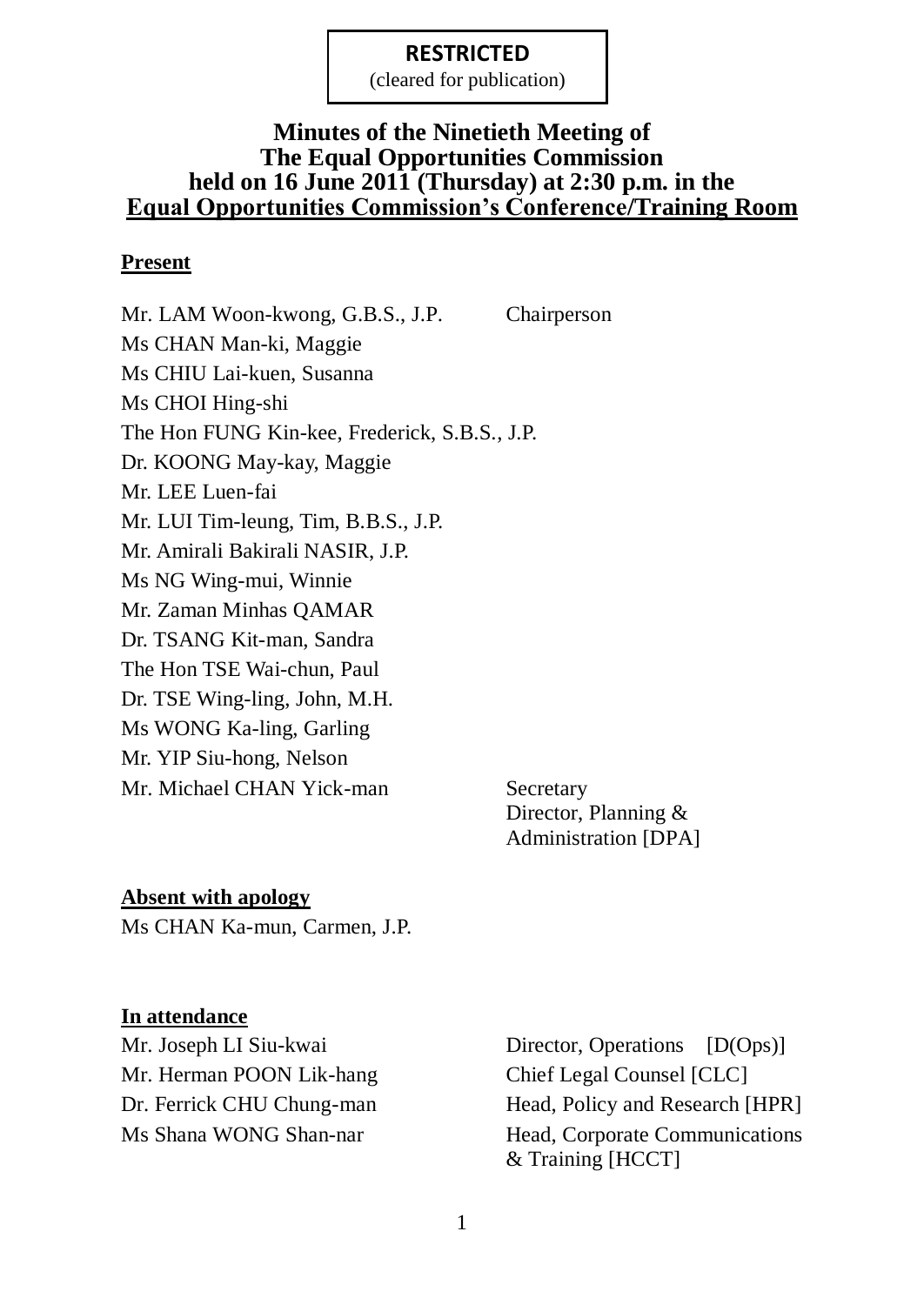(cleared for publication)

Miss Kerrie TENG Yee-san Accountant [ACCT] Miss Gloria YU Wai-ling Senior Equal Opportunities

Officer, Administration & Personnel [SAP]

# **I. Introduction and Vote of Thanks**

1. The Chairperson (C/EOC) welcomed all Commission Members (Members), in particular, four new Members, Dr. KOONG May-kay, Maggie, Mr. Zaman Minhas QAMAR, Dr. TSANG Kit-man, Sandra and Mr. YIP Siu-hong, Nelson to the  $90<sup>th</sup>$  Meeting. C/EOC took the opportunity to thank the out-going Members, namely Prof. Randy CHIU, Dr Agnes LAW, Mrs CHONG WONG Chor-sar and Mr Saeed UDDIN for their dedication and guidance provided to the EOC in the past six years to help advance EOC's work in mainstreaming equal opportunities in Hong Kong.

2. Apology for absence was received from Ms CHAN Ka-mun, Carmen, J.P. due to clash of meeting schedules.

3. C/EOC said that a press briefing would be held after the meeting in the normal way.

# **II. Confirmation of Minutes** (Agenda Item No. 1)

4. The Minutes of the  $89<sup>th</sup>$  Meeting held on 17 March 2011 issued to Members on 13 April 2011 were confirmed without amendment.

# **III. Matters Arising** (Agenda Item No. 2)

5. On the Progress on Revision of the Code of Practice on Employment under the DDO, Members noted that the revised Code had been considered by LegCo. After some refinements, the Code was passed and came into effect on 3 June 2011. The EOC Office was now taking steps to promote the Code including the publication of an easy read guide. Translation of the Code into 6 EM languages was underway to facilitate understanding by the EM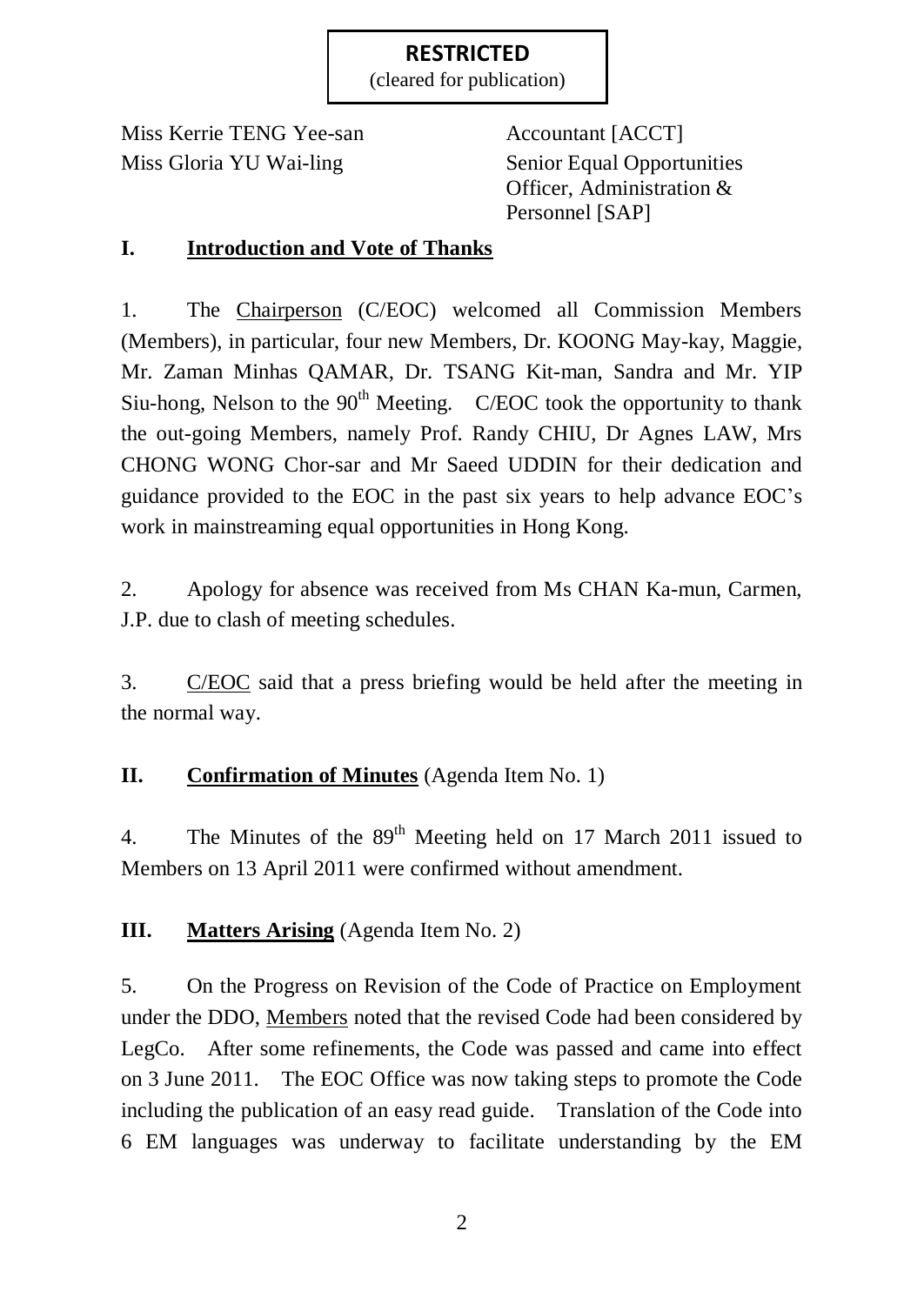(cleared for publication)

communities.

*(Dr Maggie KOONG joined the meeting at this juncture.)*

# **IV. New Agenda Items**

**Progress Report on the Follow-up Actions on the Formal Investigation on Accessibility** (EOC Paper No. 9/2011; Agenda Item No. 3)

6. D(Ops) briefed the Meeting on the salient points contained in EOC Paper No. 9/2011. Members noted that the Government, Housing Authority (HA) and the LINK had announced their individual plans and timetable to improve accessibility in all premises/facilities owned and managed by them. The improvement timetables of the Government and HA had been put on their websites for public information and the progress would be updated on a quarterly basis. Details were in Annex A to the paper. In order to achieve the aim of making Hong Kong accessible to all, the Working Group on Access under the Policy and Research Committee (PARC) would follow up on the issue and look into accessibility-at-large.

*(Mr A B NASIR, The Hon Paul TSE, Mr Z M QAMAR, Ms Winnie NG and Mr Nelson YIP joined the meeting at this juncture.)*

7. In response to a question raised by The Hon Frederick FUNG, D(Ops) explained that the majority of the policy recommendations made in the Formal Investigation Report required actions by the Government, HA and the LINK. They had since responded and accepted most of the recommendations. Annex B of the paper listed out their response and actions taken on the policy recommendations. Recommendations fully adopted by the respective owner/manager of the premises were marked with a full tick on Annex B. Otherwise, more follow up actions on the recommendations with the premises' owners/managers would be required by the Working Group on Access under PARC. To make clear what specific recommendations needed follow-up, the EOC Office would prepare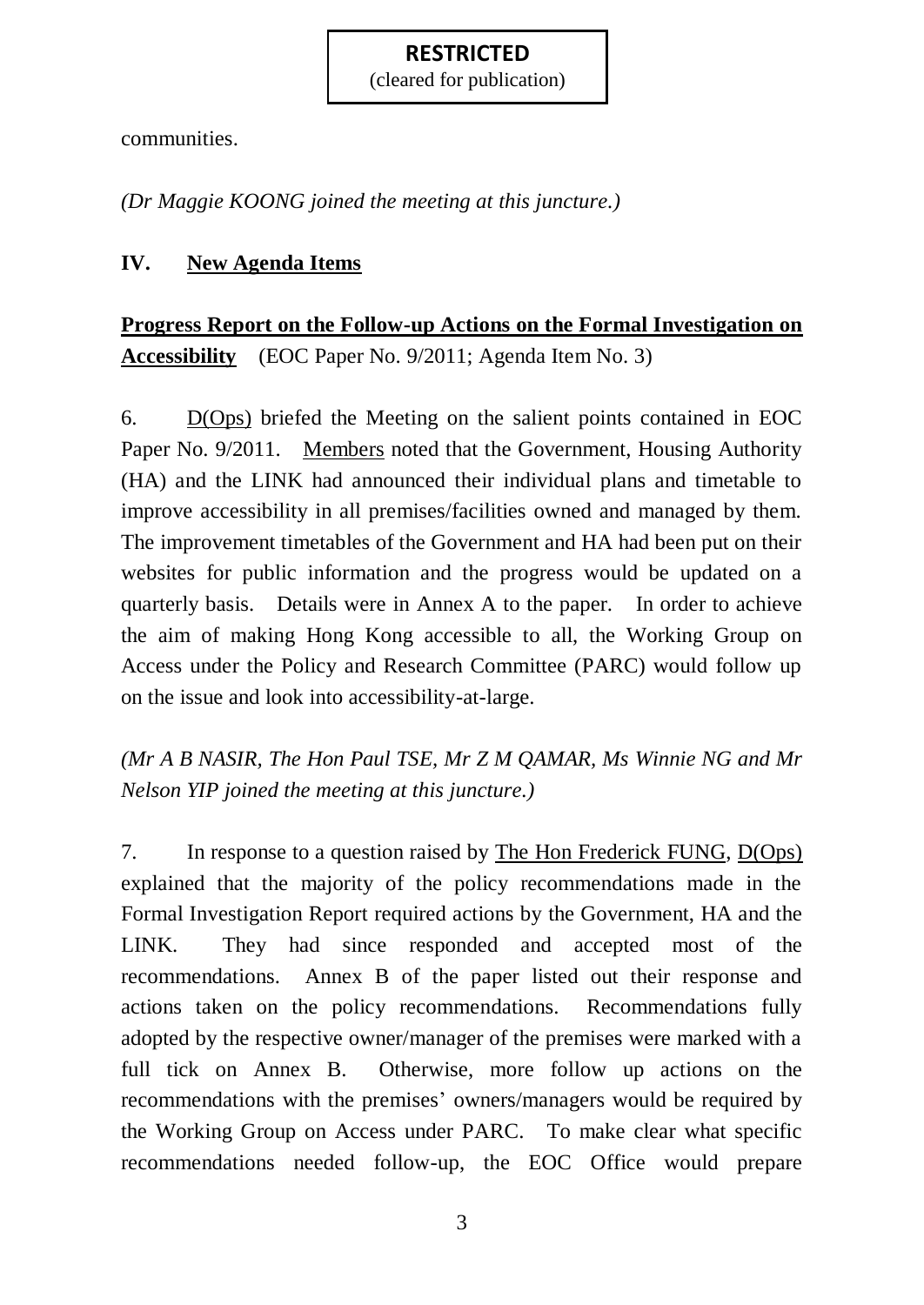(cleared for publication)

supplementary information to Members for reference in due course.

*(Mr Tim LUI joined the meeting at this juncture.)*

## **Report on Education for Ethnic Minorities**

(EOC Paper No. 11/2011; Agenda Item No. 5)

8. EOC Paper No. 11/2011 presented EOC's work on education for ethnic minority students, the Information Leaflet on 'Education for All' and the 'Report on the Working Group on Education for Ethnic Minorities (Report)'. Members noted that the Report identified the key service gaps and made comprehensive recommendations on how improvements should be made. Given the importance of the subject, it was paramount to engage and solicit Government's commitment to seriously consider the recommendations, hopefully with an implementation timeline. Hence, C/EOC would on behalf of the EOC Board, write to the Secretary for Education to seek his commitment and collaboration in this respect.

9. Members provided their views on the paper. In general, they noted with great concern the challenges faced by EM students in local schools on difficulties in learning Chinese and agreed that Education for Ethnic Minorities was an important and priority area for the EOC to work on. More public education and promotion on embracing diversity were supported. Apart from the education system, it was suggested that NGOs and the welfare sector could also play a role in helping EM students in their education pursuit, particularly in assisting them in the learning of Chinese.

*(The Hon Paul TSE left the meeting at this juncture.)*

10. C/EOC thanked Members for their views. The EOC Office would follow up the matter with the Education Bureau, incorporating Members' views. The Report would also be made public through a press conference.

**Proposal to set up an Equal Opportunities Tribunal**

(EOC Paper No. 12/2011; Agenda Item No. 6)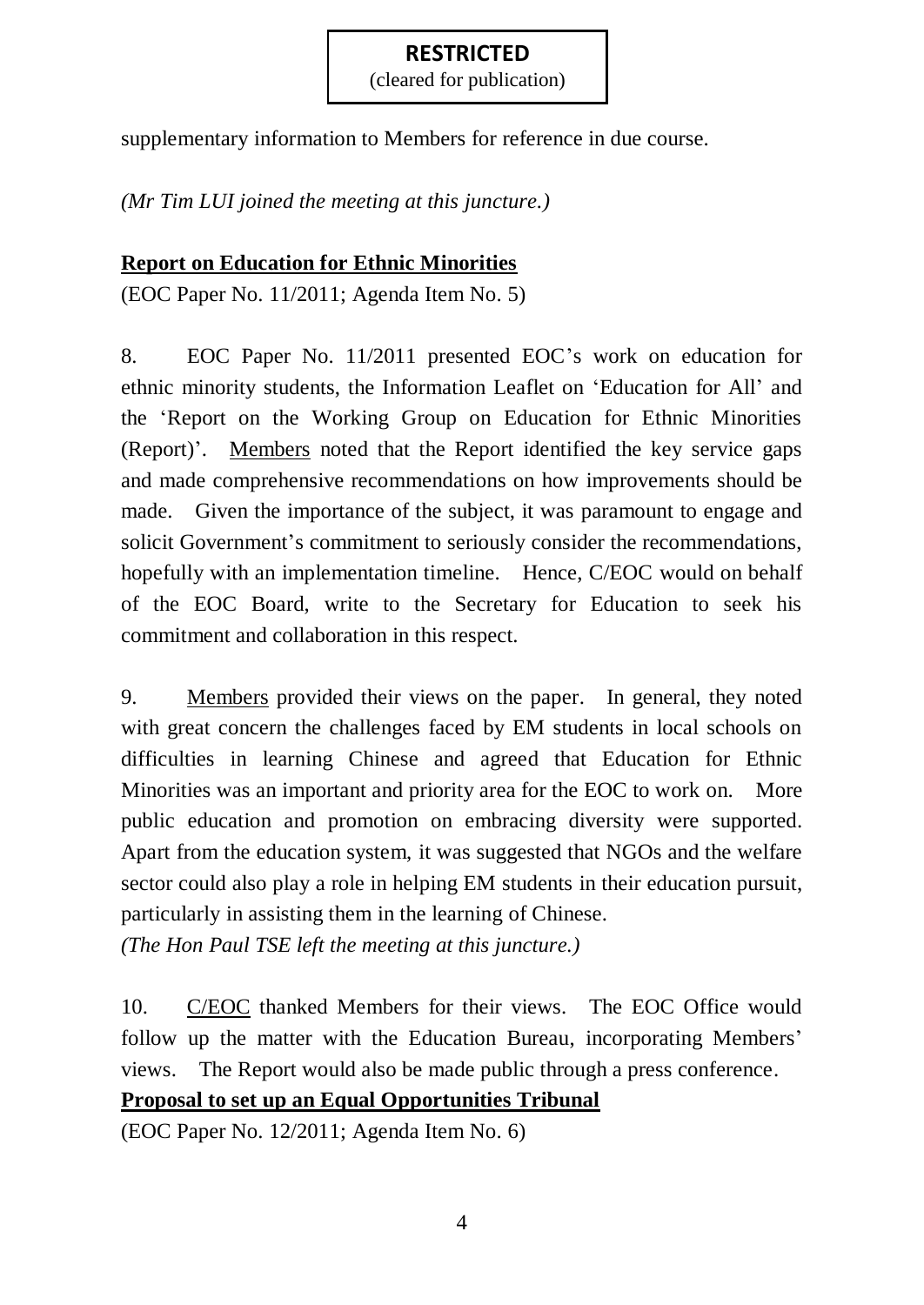(cleared for publication)

11. EOC Paper No. 12/2011 reported on the progress relating to the stakeholders consultation on the establishment of an Equal Opportunities Tribunal (EOT) in Hong Kong. Members noted that in March 2009, the EOC recommended to the Government the establishment of a specialized tribunal, the EOT, aiming at making the adjudication system more user-friendly by reducing time and costs. The EOC engaged stakeholders in a Consultation Exercise in July 2010 with a view to take the matter forward and to enhance public understanding and generate more discussions in the community. A report on the Consultation Exercise incorporating refinements made to the 2009 Recommendations was at Annex I to the paper. Subject to Members' endorsement, the report and the refined Recommendations would be submitted to the Government with an urge to action. C/EOC explained that urging the Government to establish an EOT was one of the identified priority work areas of the EOC.

# *(Ms Maggie CHAN left the meeting at this juncture.)*

12. Members deliberated on the subject. They generally welcomed a more user-friendly and efficient channel in resolving discrimination disputes, though a few Members took the view that this was not a matter of pressing need in comparison with other matters requiring EOC's attention. Some Members also commented that there were shortcomings in the current complaint-handling processes. On the whole, it was agreed that it was appropriate to pursue the matter with the Government.

13. Dr Sandra TSANG commented that the presentation of the report should be more focused and sharpened. Members endorsed the report and the refined Recommendations for submission to the Government to urge action, subject to suitable improvements on the report presentation to be made based on Dr TSANG's comments.

# **Report on "Second Baseline Survey on Public Attitudes towards Persons with a Disability"**

(EOC Paper No. 13/2011; Agenda Item No. 7)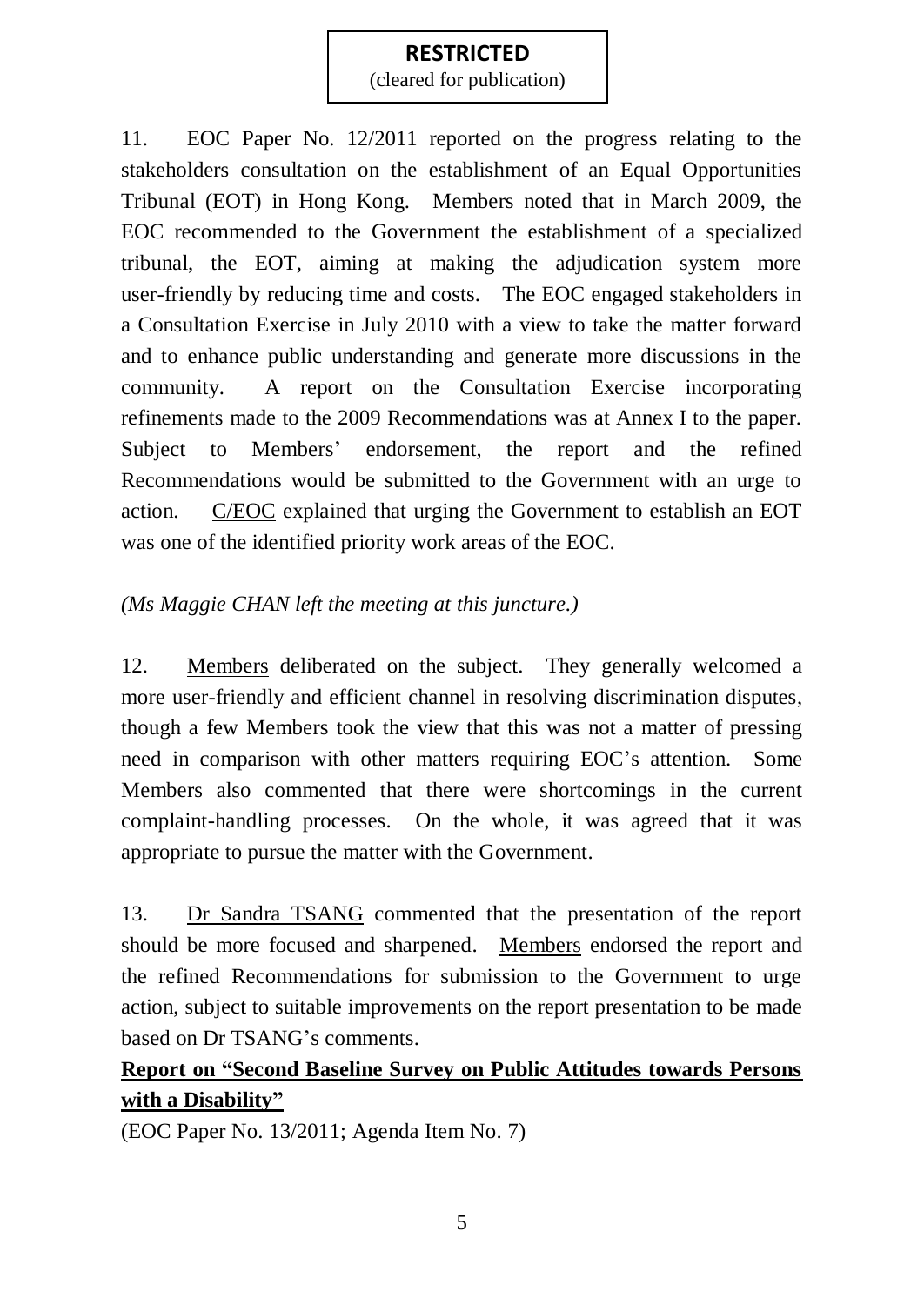(cleared for publication)

14. HPR briefed Members on the details contained in EOC Paper No. 13/2011. Members noted that this research project was commissioned by the EOC in October 2009. The preliminary findings were presented to the Policy and Research Committee (PARC) in November 2010. Based on comments provided by the PARC, the Survey Report was revised and endorsed at the PARC meeting held on 12 May 2011. Findings of the survey revealed that public attitudes towards PWDs (except those with mental illness and HIV/AIDS) improved slightly in various areas including employment, public access, services and facilities, social interactions, and education and training. However, when compared to the data available from another survey conducted in 1998, persons with mental illness and HIV/AIDS were still largely discriminated. It was concluded that much has yet to be done to change people's attitude on PWDs and advocate the needs of the disability community in Hong Kong. It was planned that a press briefing to release the key findings of the survey and EOC's follow up actions would be held sometime in July 2011. Members also noted that data from this survey would be useful for future policy development and preparation of alternative reports for the hearings related to the implementation of the United Nations Convention on the Rights of Persons with Disabilities in Hong Kong SAR.

#### *(Dr Sandra TSANG left the meeting at this juncture.)*

15. Members provided their views on the survey subject and the report. Comments on the poor standard of language in the English report, vague terminologies and pedestrian recommendations were noted. Members were informed that a press briefing on this survey would be held in July 2011. The EOC Office would ensure that the summary version of the report to be used in the press briefing would be up to standard languagewise. It would also be up to the EOC to decide on what follow up action would be needed, on the basis of the survey findings. The PARC would thoroughly consider the recommendations and map out the way forward.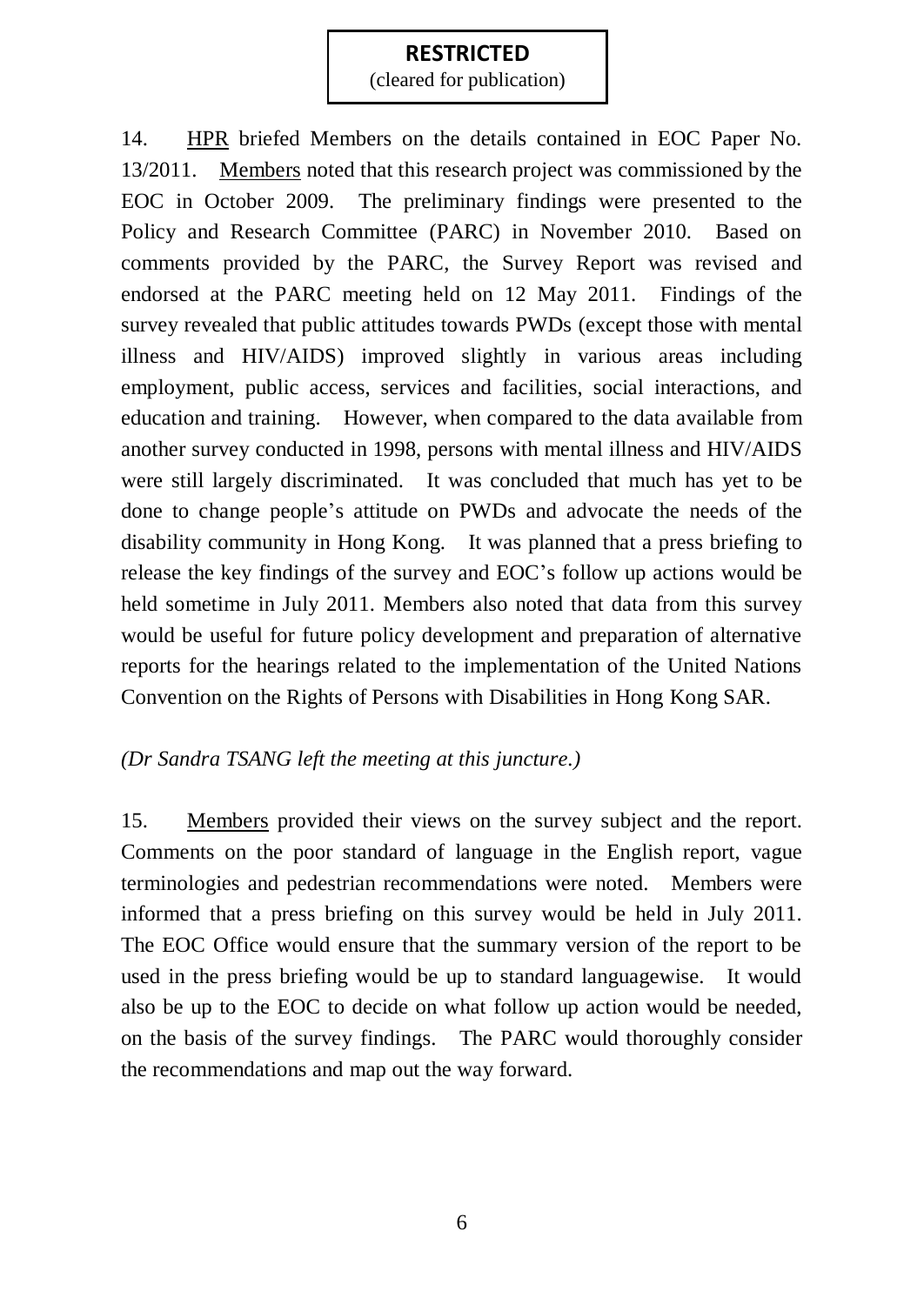(cleared for publication)

# **Endorsement of new EOC Committees Membership**

(EOC Paper No. 14/2011; Agenda Item No. 8)

16. The Meeting endorsed the revised committee membership as tabled including Dr John TSE, who indicated an additional interest to join the Administration and Finance Committee (A&FC). In response to a suggestion by C/EOC, Members agreed that the convenership of the Legal and Complaints Committee (LCC) should no longer be held by the Chairperson of the EOC henceforth, but to be elected among Members as in the case of the other committees. Terms of reference of LCC would be revised to that effect.

17. The Meeting also agreed that the election of the new Conveners and Deputy Conveners of all four EOC committees, including the LCC, would be conducted at the respective committee's first meeting following this meeting. As proposed in EOC Paper No. 14/2011, Members also agreed that the former Conveners of the respective committees would continue to serve in this capacity until new Conveners were elected. To facilitate the elections, the EOC Office would propose the procedures for nominations and elections and to seek nominations by circulation. Members noted that these procedures should better be consistent. Once used, they should not be changed without due consideration.

[**Post-meeting note**: The EOC Office has issued a letter to Members on 17 June 2011 enclosing a proposed procedure for nominations and elections.]

# **Reports of the Legal & Complaints Committee, Community Participation & Publicity Committee, Policy and Research Committee and Administration & Finance Committee**

(EOC Paper No. 15/2011; Agenda Item No. 9)

18. EOC Paper No. 15/2011 contained information on the work of the respective EOC Committees. With regard to the EOC Office leasing matter as reported in Appendix 4 of the paper, DPA updated Members that the matter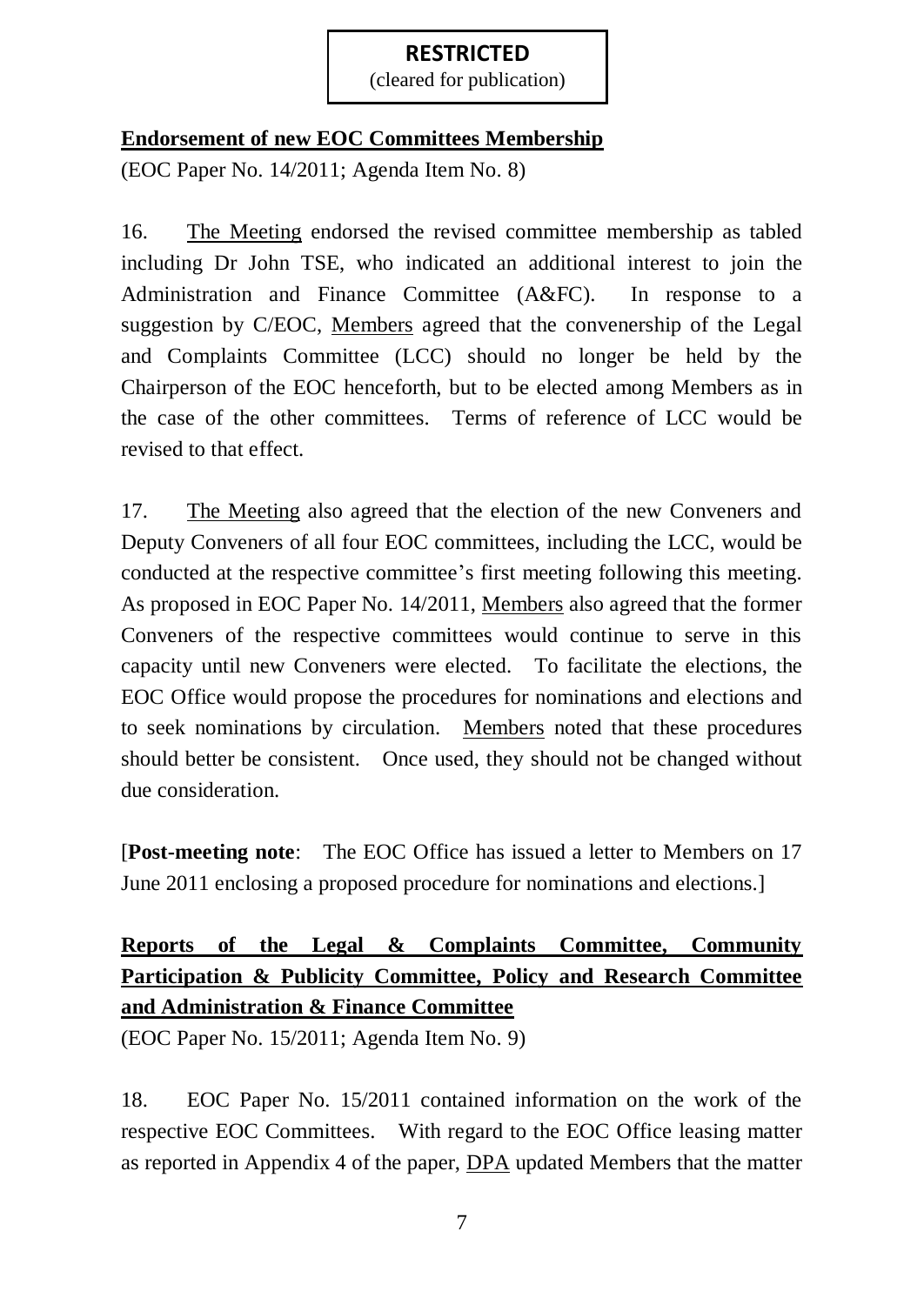(cleared for publication)

had been considered in the Administration and Finance Committee (A&FC). Based on the A&FC's advice, the EOC Office had subsequently negotiated with and obtained rental offers from the landlord of Cityplaza as well as the landlord of an alternative premises which was considered suitable in all respects. Based on their final offers and the estimated costs needed for relocation, a financial analysis had been prepared and circulated to A&FC Members on 9 June 2011 for their advice. As the total estimated costs for relocation, based on a 3-year lease term, were greater than renewing the lease with EOC's existing landlord in Cityplaza, A&FC Members had decided that the lease in EOC's existing premises should be renewed.

*(Dr Maggie KOONG left the meeting at this juncture.)*

19. Ms Susanna CHIU, Convener of A&FC added that the A&FC had considered, in addition to the tangible costs for a 3-year lease term, the intangible costs involved (such as disturbance to clients service in terms of loss of productivity in relocation etc) in arriving at the renewal decision. C/EOC said that in addressing the EOC's need of a permanent office premises in the long term, A&FC Members had also agreed that the Office should continue to lobby the Government to provide funds to the EOC to acquire permanent office space or to provide suitable unused government premises for the EOC.

20. Members noted EOC Paper No. 15/2011. The EOC Office would proceed to finalize the lease renewal with the present landlord.

# **Six Monthly Report of EOC's Financial Position as at 31 March 2011** (EOC Paper No. 16/2011; Agenda Item No. 10)

21. Members noted EOC Paper No. 16/2011.